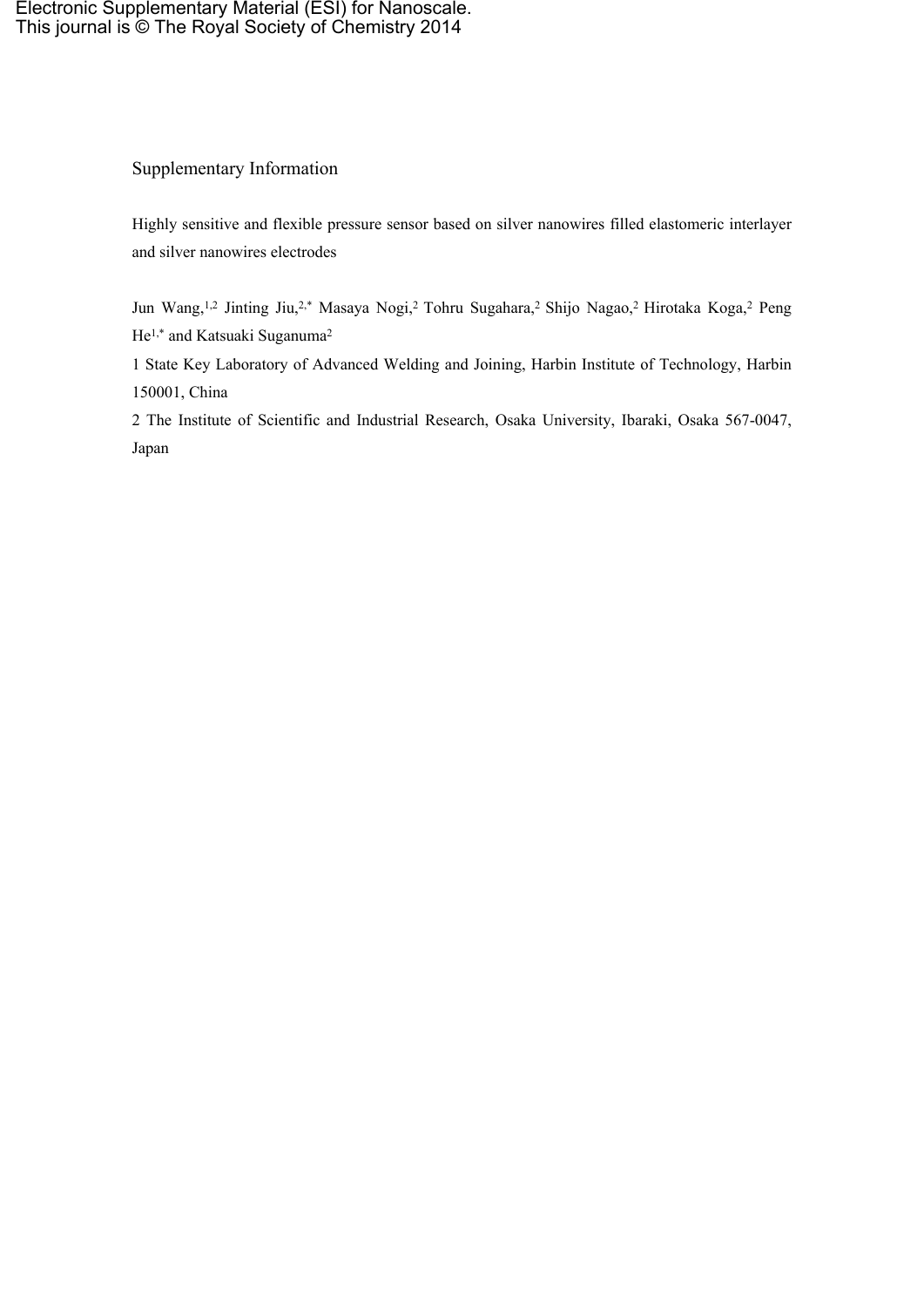

**Figure S1** Schematic of capacitive pressure sensor with parallel plate electrodes. *d* is defined as the distance between two plate electrodes. Generally, if the size of sensitive area is much larger than *d*, the capacitance change could be calculated as  $C = \epsilon_0 \epsilon_r A/d$ . With added pressure, the dielectric interlayer is compressed and *d* decreases accordingly. Therefore *C* increases with the pressure trigger as response.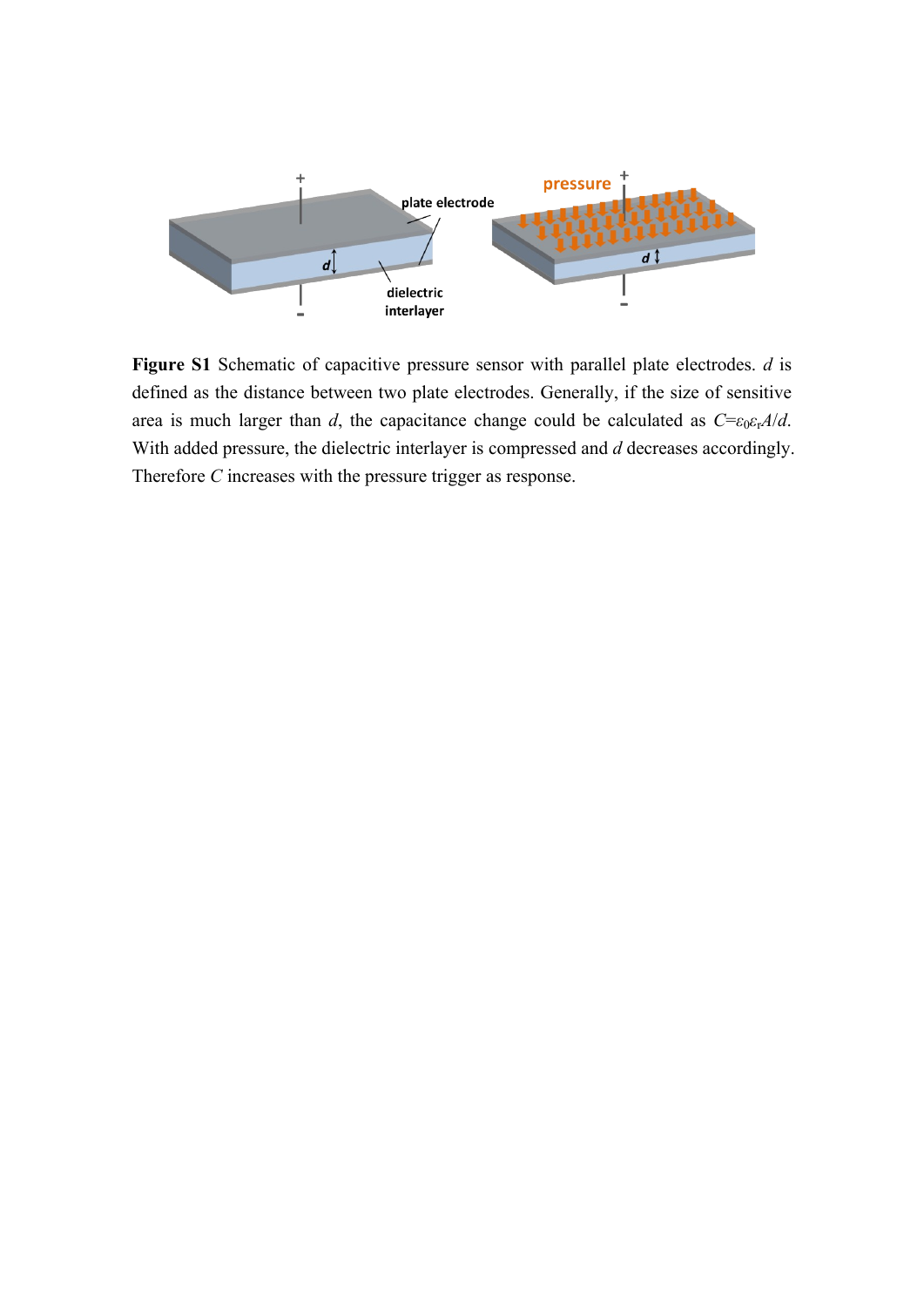

**Figure S2** The wrinkle patterns of PU emerging during the deformation. (a) The deformation process during adding and releasing pressure on the PU film. The PU film edge was extruded and the surface of the film edge was stretched when the film was compressed by the added pressure for hours. After releasing the pressure, the film rebounded to a certain extent and the wrinkle patterns emerged on the surface of film edge. Similar wrinkle patterns can be seen in the reference <sup>[1-3](#page-5-0)</sup>. (b) The wrinkle patterned surface of pure PU without AgNWs.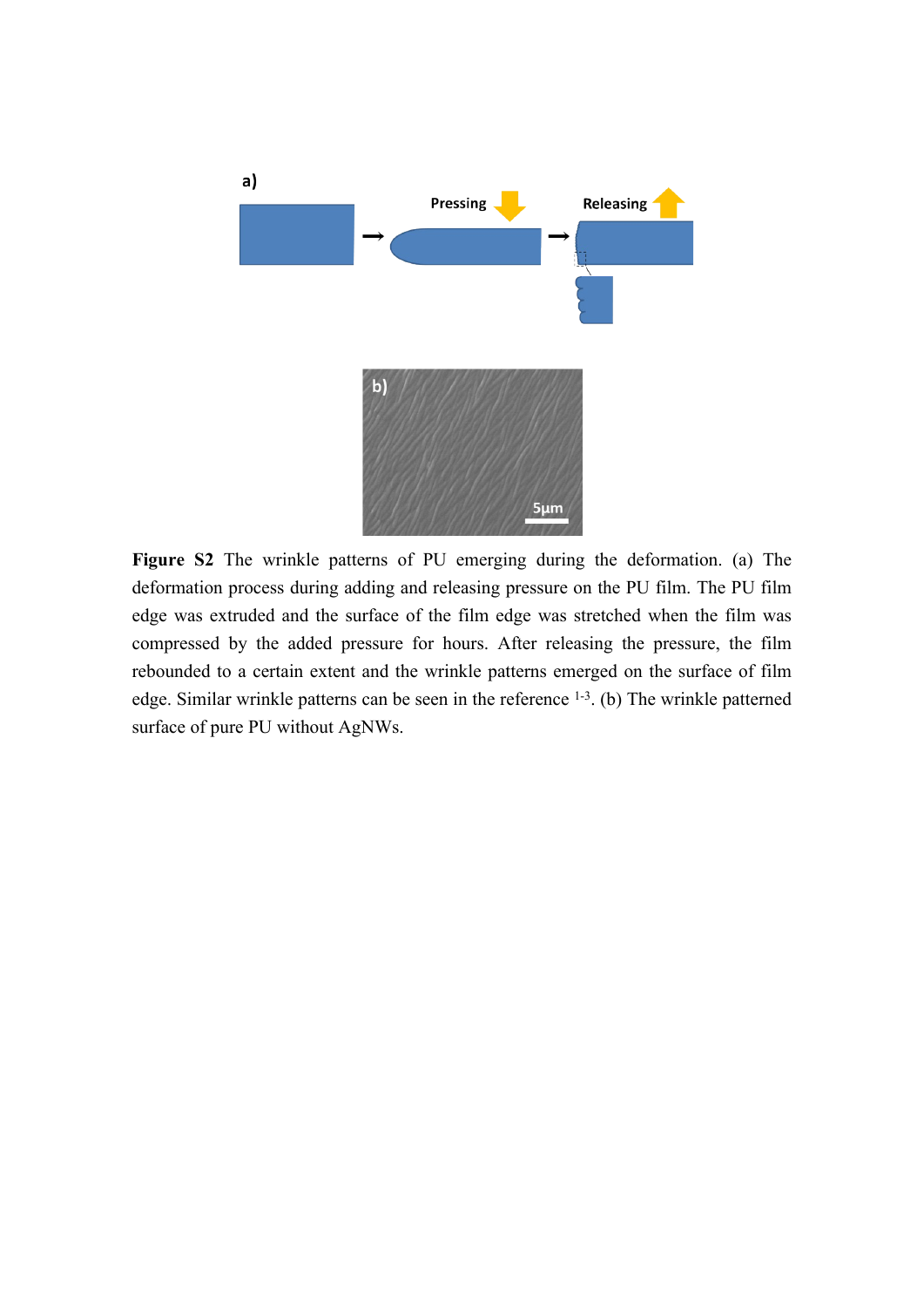

**Figure S3** The prepared AgNWs with length over 60 μm.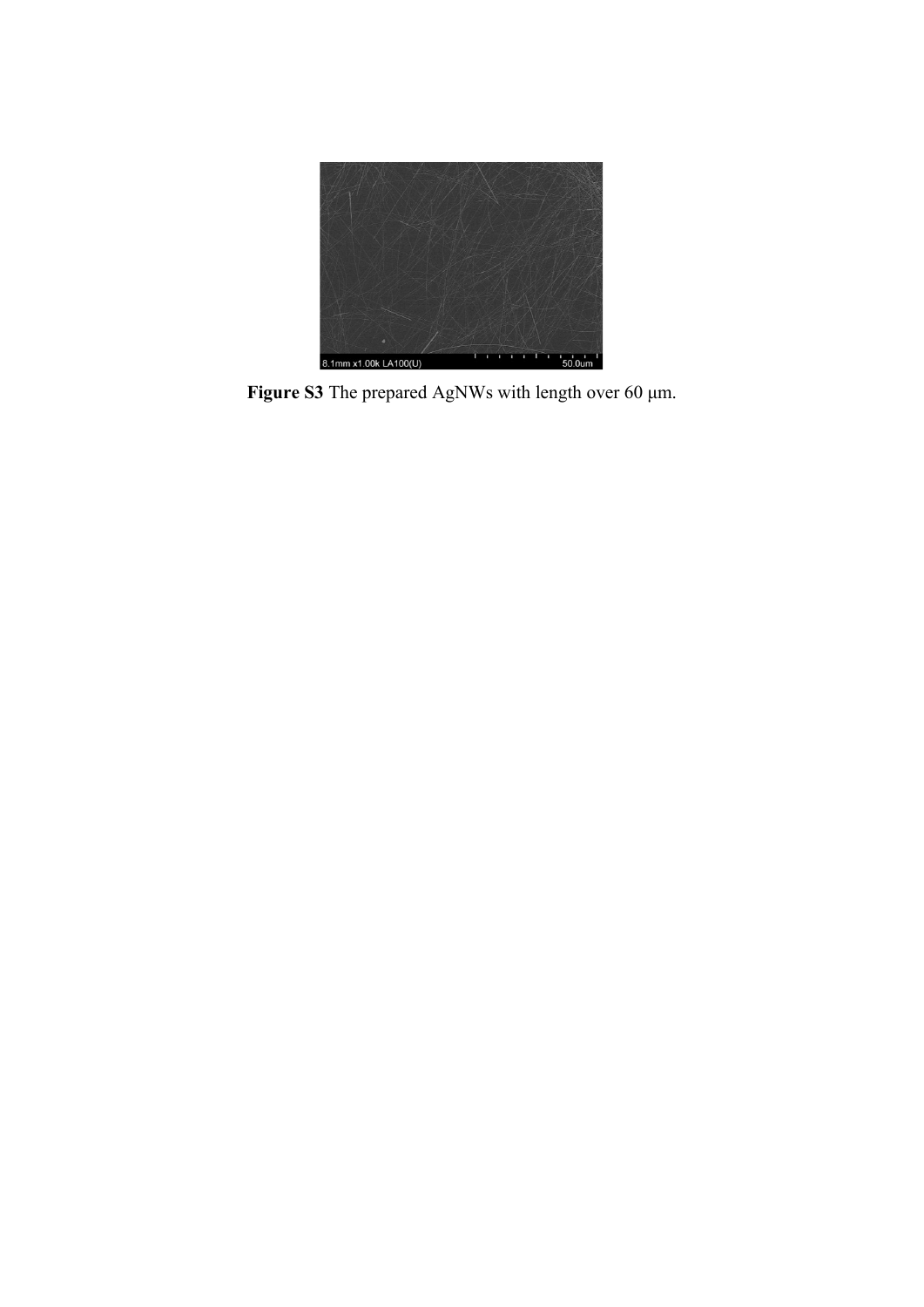| Types of devices | Sensitivity $(kPa^{-1})$ | Reference |
|------------------|--------------------------|-----------|
| <b>OFET</b>      | 0.05                     | 4         |
|                  | 8.4                      | 5         |
| Piezoelectric    | 0.02                     | 6         |
|                  | 0.131                    |           |
| Resistive        | 1.80                     | 8         |
| Capacitive       | 0.55                     | 9         |
|                  | 5.54                     | Our Work  |

**Table S1** The comparison of the sensitivity of the reported pressure sensors.